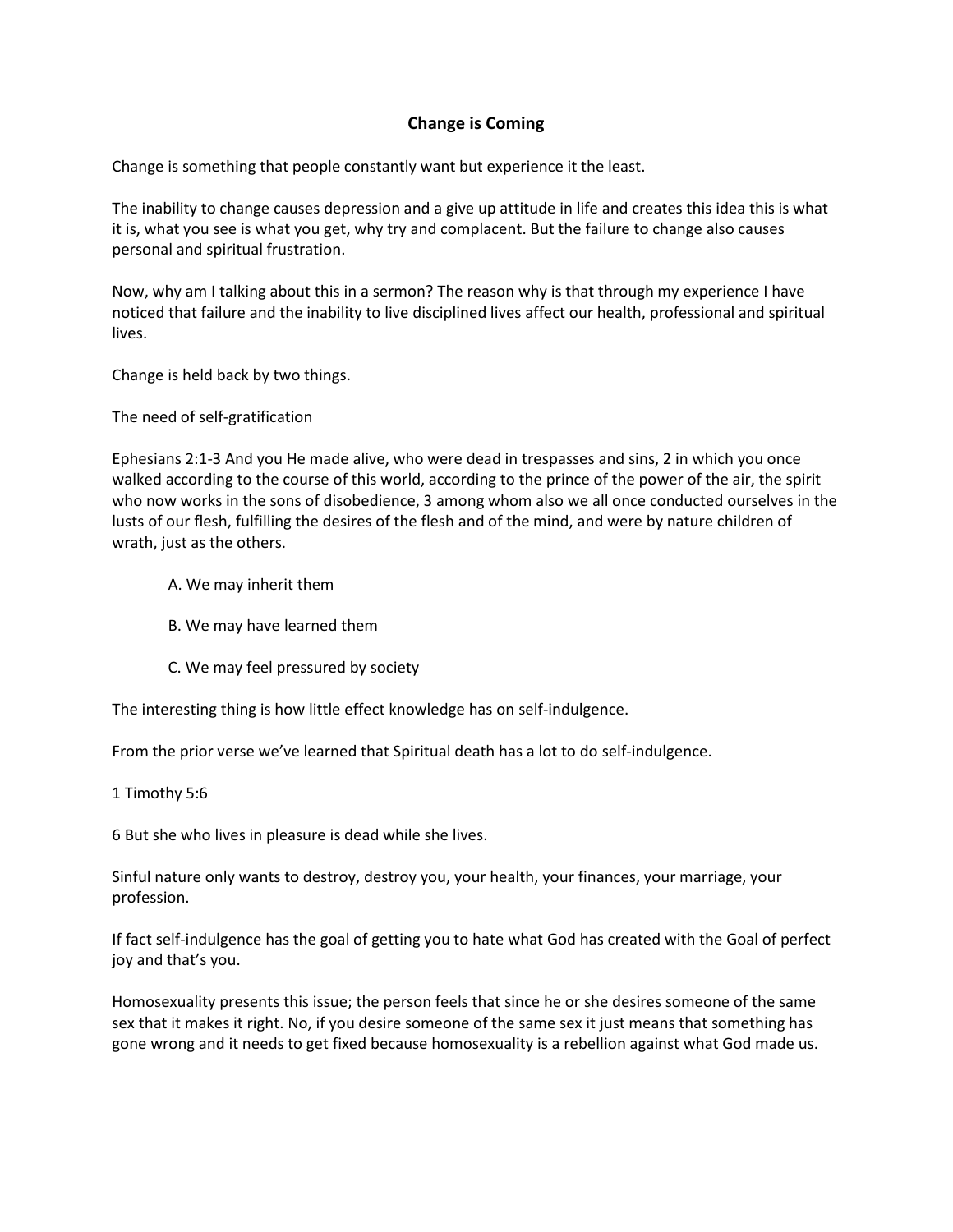Self-indulgence has to do with depression, not liking yourself and never accomplish anything and here's why, self-indulgence constantly runs contrary to the knowledge of what's right and contrary to the goals that God has for us.

Galatians 5:16 I say then: Walk in the Spirit, and you shall not fulfill the lust of the flesh.

So how do we fight self-indulgence?

- A. Being spiritually alive
- B. Be around people who live disciplined lives.
- C. Listen to parents
- D. Live by knowledge not by feelings

How your mind works **Complacency** That your past controls your future That you are the maker of your life That you are a result That you are a victim That the world is against you That you are the result of a God who has a magnificent plan for you.

Romans 12:1-2 I beseech you therefore, brethren, by the mercies of God, that you present your bodies a living sacrifice, holy, acceptable to God, which is your reasonable service. 2 And do not be conformed to this world, but be transformed by the renewing of your mind, that you may prove what is that good and acceptable and perfect will of God.

Colossians 3:2-4 2 Set your mind on things above, not on things on the earth. 3 For you died, and your life is hidden with Christ in God. 4 When Christ who is our life appears, then you also will appear with Him in glory.

**Conclusion** 

So, change has to do with how you live your live your whole life not just part of your life. Change has to do with who is in charge. Change has to do with WHY you want to change.